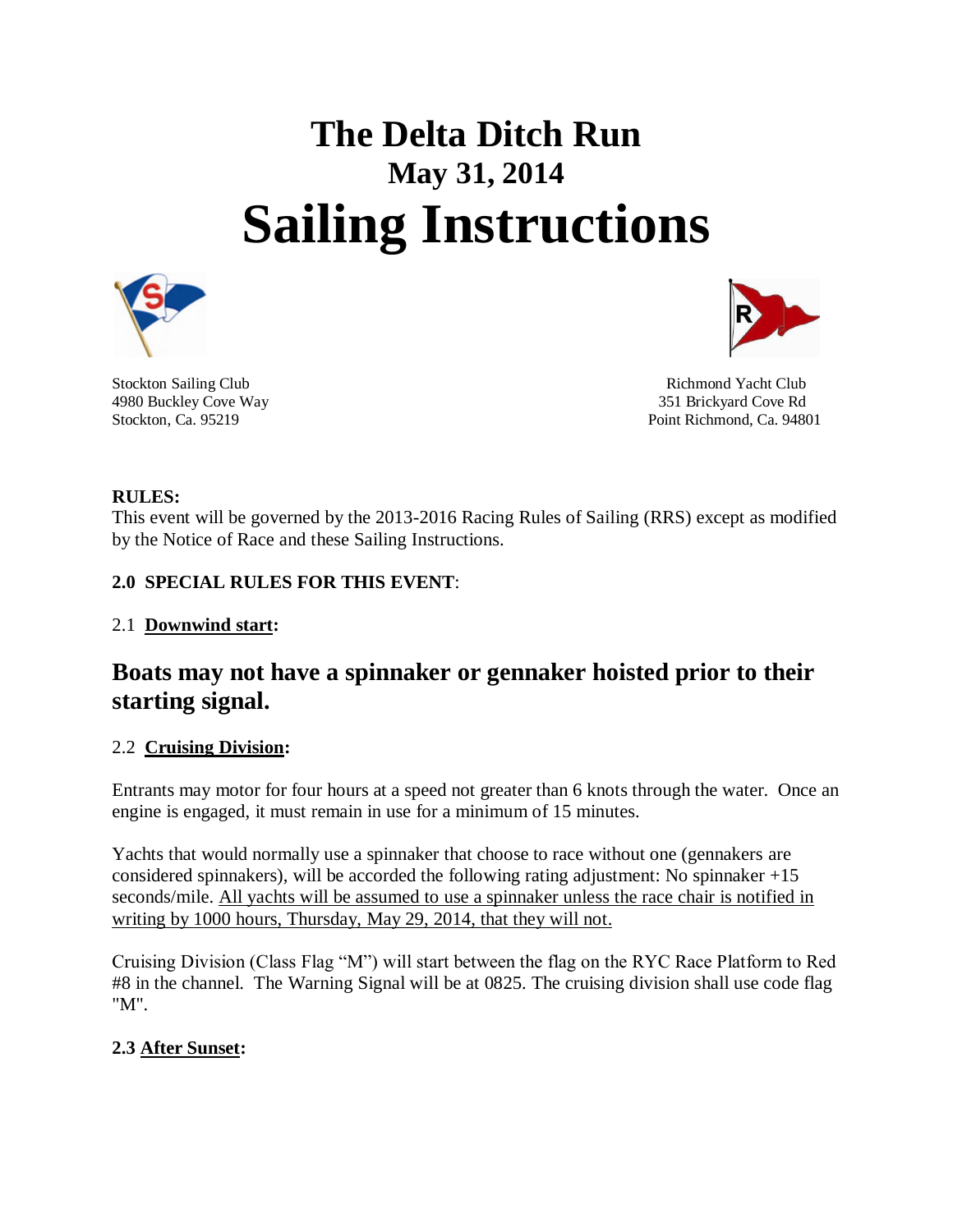Between sunset and sunrise, the Inland Rules of the Road apply. At sunset, all boats that have not finished shall call the Race Committee at Stockton Sailing Club at 209-473-4450 or 209-604- 1300 or on **Chan 72** to report their position.

# **2.4 Safety:**

#### **It is recommended that all competitors wear Coast Guard approved personal flotation devices.**

Interfering with commercial traffic by any boat (as identified by sail number.) will be a basis for a protest by the race committee and possible disqualification. IRPCS or Government Rules apply as noted by Preamble to Part 2 (which applies) between all racing and non-racing boats.

**All boats shall carry an operating VHF radio and shall use it to check in on Chan 72 (per section 5.0) and to monitor Chan 72 during the race for safety**. A committee boat will be on the water and monitoring Chan 72 to observe the racers for safety.

# **3.0 NOTICES TO COMPETITORS**:

Any changes to the Sailing Instructions will be posted no later than 1900 on the night before the race. Notices will be posted on the event web site and on the Richmond Yacht Club and Stockton Sailing Club Bulletin Board, which will be located in the main lobby.

#### **4.0 ENTRIES**:

Eligible boats may be entered by completing registration with the organizing authority. Entry is by invitation as extended in the Notice of Race. To qualify as an entry, the skipper of each boat must accept the Stockton Sailing Club/Richmond Yacht Club "Assumption of All Risks Waiver & Release" form found in the application for the event.

#### **5.0 RANKING AS A STARTER**:

**Between 0800 & 1020 hours, each entrant shall check in with the Race Committee on Chan 72 and be acknowledged.** When reporting in, give your sail number and division. See Class Flags for division starting times. A late check in will be penalized 20 minutes when finishing. **Failure to check in is an automatic DNS without a hearing**.

#### **6.0 STARTING LINE:**

The start will be located in the vicinity of the Brothers Islands and the Richmond/San Rafael bridge. The starting line will be between an orange flag on the RYC Committee Boat to starboard and a line boat and/or an inflatable mark to port.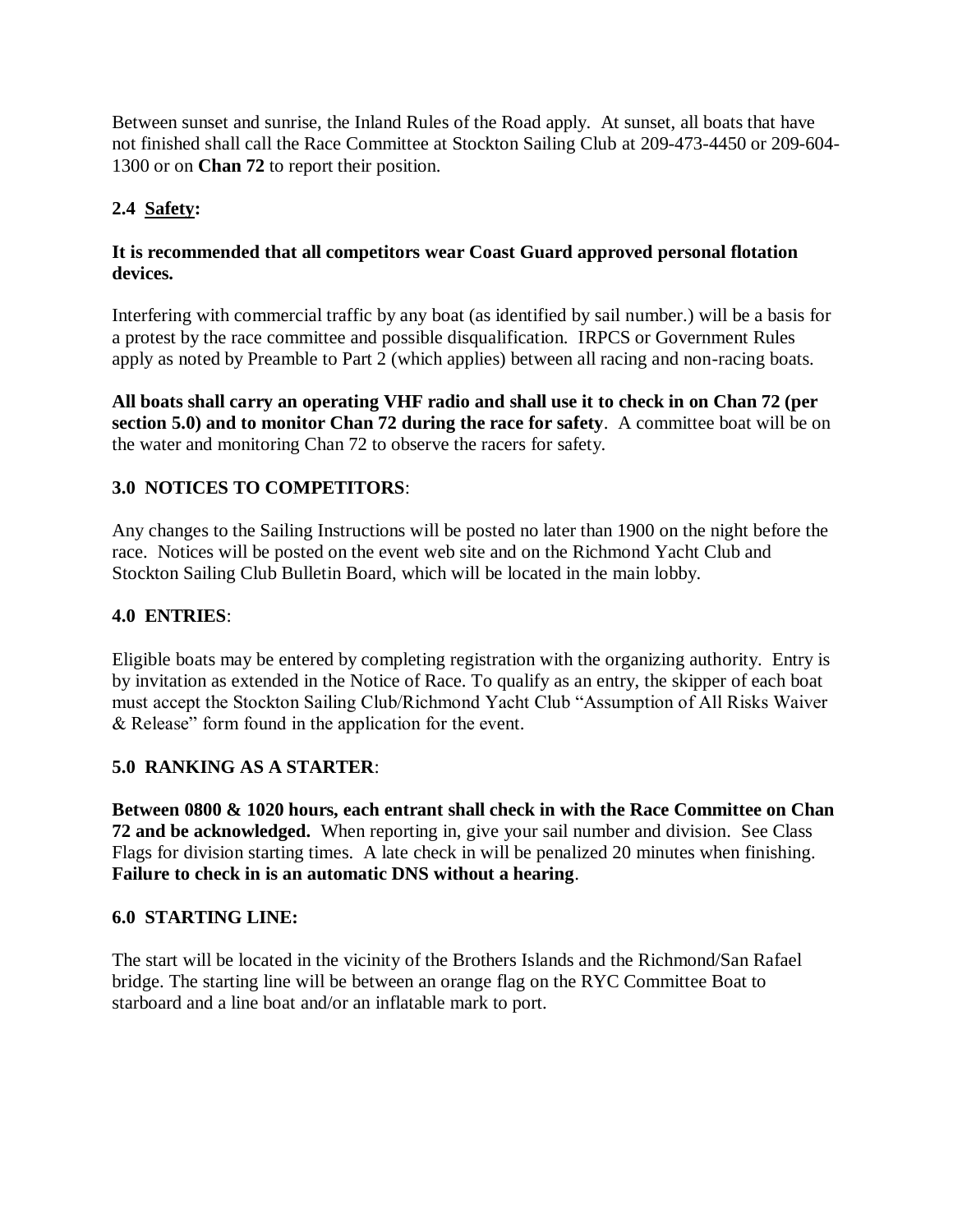#### **7.0 STARTING TIMES/ORDER OF START**:

(5, 4, 1, 0) Races will be started using RRS 26.

| <b>DIVISION</b> |                           |              |             |                    | <b>MINTO</b>     |
|-----------------|---------------------------|--------------|-------------|--------------------|------------------|
| FLAG            | <b>SIGNAL</b>             | <b>FLAG</b>  | <b>TIME</b> | <b>SOUND</b> START |                  |
| $\mathbf{M}$    | Warning - Division-M      | $\mathbf{M}$ | 08:25       | Horn/Gun           | 5                |
|                 | Preparatory               | I            | 08:26       | Horn/Gun           | $\overline{4}$   |
|                 |                           | <b>Drop</b>  |             |                    |                  |
|                 |                           | Prep         | 08:29       | Horn/Gun           | 1                |
| M               | <b>Start - Division-M</b> | Drop M       | 08:30       | Horn/Gun           | $\boldsymbol{0}$ |
|                 |                           |              |             |                    |                  |
| A               | Warning - Division-A      | $\mathbf{A}$ | 1025        | Horn/Gun           | 5                |
|                 | Preparatory               | I            | 1026        | Horn/Gun           | $\overline{4}$   |
|                 |                           | <b>Drop</b>  |             |                    |                  |
|                 |                           | Prep         | 1029        | Horn/Gun           | $\mathbf{1}$     |
| A               | Start - Division-A        | Drop A       | 1030        | Horn/Gun           | $\overline{0}$   |
| B               | Warning -- Division-B     | B            | **          | Horn/Gun           | 5                |
| $\mathcal{C}$   | Warning -- Division-C     | $\mathbf C$  | **          | Horn/Gun           | 5                |
| D               | Warning -- Division-D     | D            | $**$        | Horn/Gun           | 5                |
| E               | Warning -- Division-E     | ${\bf E}$    | $**$        | Horn/Gun           | 5                |
| $\overline{F}$  | Warning -- Division-F     | $\mathbf F$  | **          | Horn/Gun           | 5                |
| G               | Warning -- Division-G     | G            | **          | Horn/Gun           | 5                |
| H               | Warning -- Division-H     | H            | $**$        | Horn/Gun           | 5                |
| $\mathbf{J}$    | Warning -- Division-J     | ${\bf J}$    | $**$        | Horn/Gun           | 5                |
| $\bf K$         | Warning -- Division-K     | $\mathbf K$  | **          | Horn/Gun           | 5                |

**\*\*Warning signals for subsequent divisions will be made with or after the preceding start. \*\*\*Additional Divisions may be added and will follow in sequence.**  If a later warning is required, it will be on an even minute

#### **8.0 COURSE/DISTANCE**:

By any course from the starting line to the finish line, however, **after the Antioch Bridge, leaving Mark #19 to port**. For sailing purposes, the calculated distance is 67.5 miles.

The Race Committee reminds participants it is their responsibility to note their finish times, other boats finishing near them and the order of finish to assist in the event of omission or error in recording.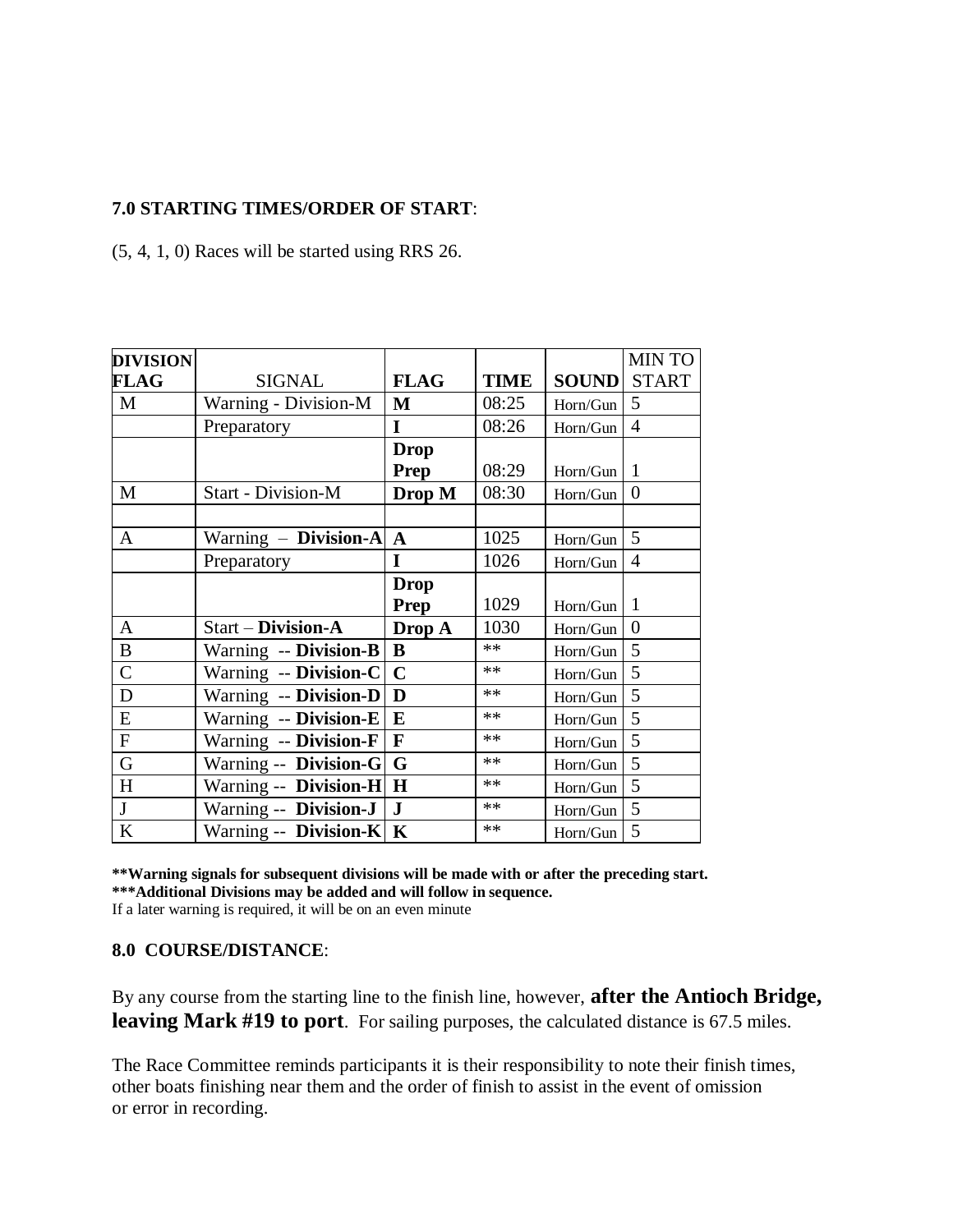#### **9.0 RECALLS**:

9.1 INDIVIDUAL RECALLS will be signaled per RRS 29.1. The Race Committee will attempt to hail over-early boats on **Chan 72**, but nothing shall relieve a boat from making a proper start. **If a boat is over early and does not return to start properly, she will have 3 hours added to her finish time.** This changes RRS 29.1.

9.2 GENERAL RECALLS will be signaled per RRS 29.2. In the event of a general recall, the recalled fleet will start at the end of the sequence. Any boat which does not return to make a proper start after a general recall will be scored DNS without a hearing.

#### **10.0 RESTRICTED AREAS**:

The Point Pinole Channel and any buoys or day markers marking same shall be left to the **North**. Boats may not enter areas that are restricted by government regulations, such as the area adjacent to Port Chicago. Boats may not enter False River for a distance more than 100 feet. A boat identified as being in violation will automatically be protested by the race committee and risk a DSQ.

#### **11.0 FINISHING**:

11.1 The finish line is between a white flag pole on the lawn in front of the Stockton Sailing Club and a white pole on the South side of the channel.

11.2 In the event that a large vessel would obscure the finish line, boats must finish between the vessel and the Stockton Sailing Club.

11.3 If needed after finishing, please contact the Harbor Staff on **Chan 68** for directions to your mooring.

#### **12.0 TIME LIMIT**:

Any boat finishing after 0900 on Sunday June 1, 2014 will be scored as Did Not Finish (DNF).

#### **13.0 DROPPING OUT OF THE RACE**:

Any boat that withdraws from the Race shall notify the Stockton Sailing Club at **(209) 406-9679** or via VHF radio on **Chan 72** within one hour of dropping out. Failure to notify the Race Committee may result in disqualification from participation in future Delta Ditch Run events.

#### **14.0 SCORING**: